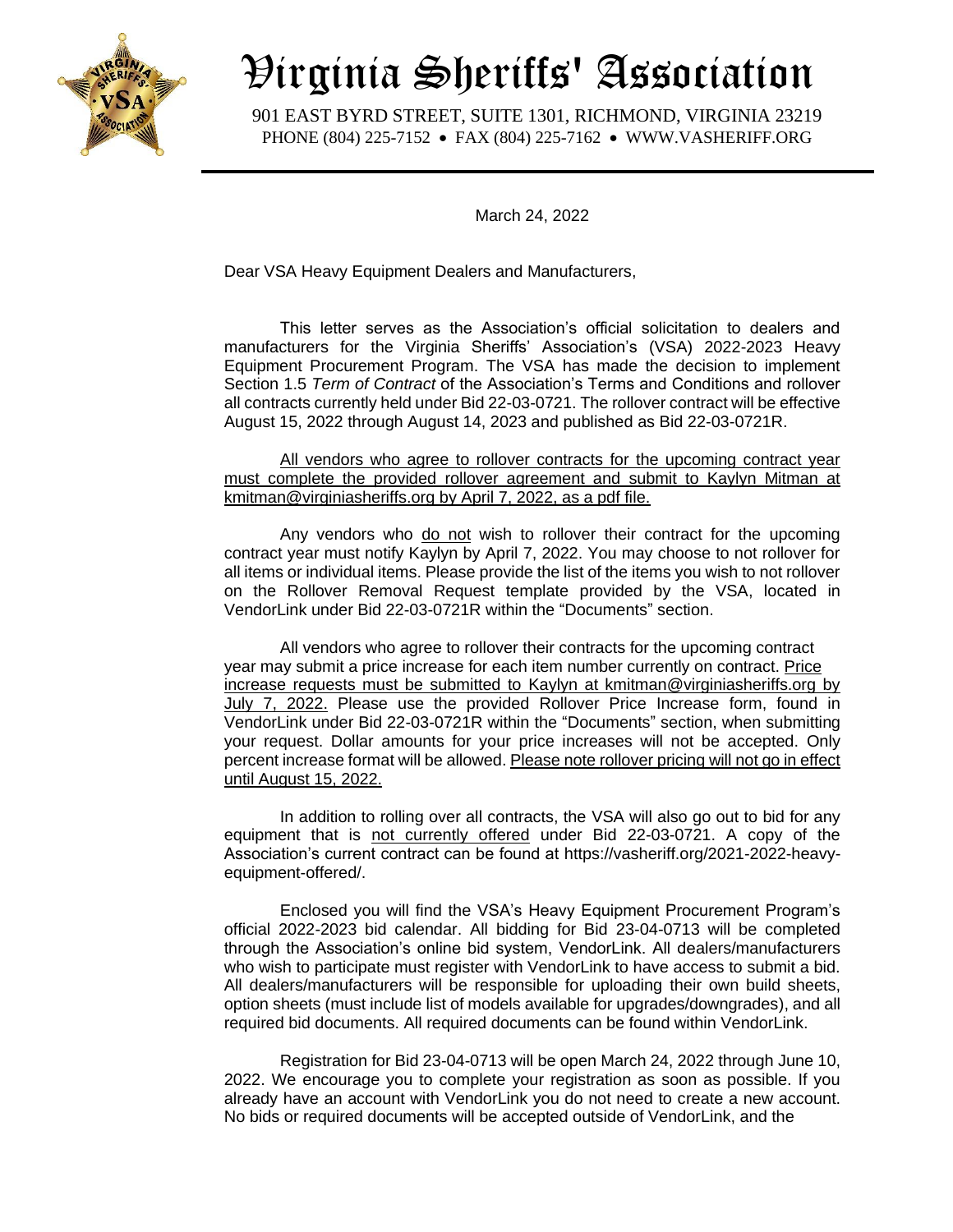Association will not accept any hard bid submissions for Bid 23-04-0713. These contracts will also go into effect on August 15, 2022.

The VSA looks to our dealer and manufacturer partners for recommendations on which new models and equipment to add to our program. As the Association works to prepare the first draft bid package, please complete the "Add/Delete Form" found in VendorLink under Bid 23-04- 0713 within the "Documents" section and provide to Kaylyn by April 7, 2022. We encourage all bidders to pick the most popular base models you wish to include and have all other applicable upgrade/downgrades listed on the option sheet that will be uploaded with your bid.

We look forward to growing and providing the benefits of our cooperative bid program to even more public bodies in the Commonwealth. Additional information on our Heavy Equipment Program can be accessed at https://vasheriff.org/heavy-equipment-procurement-program/. Once you are on the website you will find information on the existing open bids, important documents such as the program's Terms and Conditions, and other bid support documentation. All important documents relating to the 2022-2023 bid period will also be available on VendorLink.

We hope you will participate in this year's rollover and bidding processes. Please contact Kaylyn Mitman at kmitman@virginiasheriffs.org or at (919) 459-6471 should you have any questions regarding your registration or overall participation.

If your company received this solicitation but are not eligible to sell within the Commonwealth of Virginia, please contact Kaylyn Mitman at kmitman@virginiasheriffs.org to be removed from our distribution list.

I look forward to working with you in 2022. Please contact me at (919) 459-8195 or at jbennett@virginiasheriffs.org if you have any questions or need additional information on the Association's Heavy Equipment Procurement Program.

Thank you,

Jason D. Bennett Virginia Sheriffs' Association

Enclosure (1)